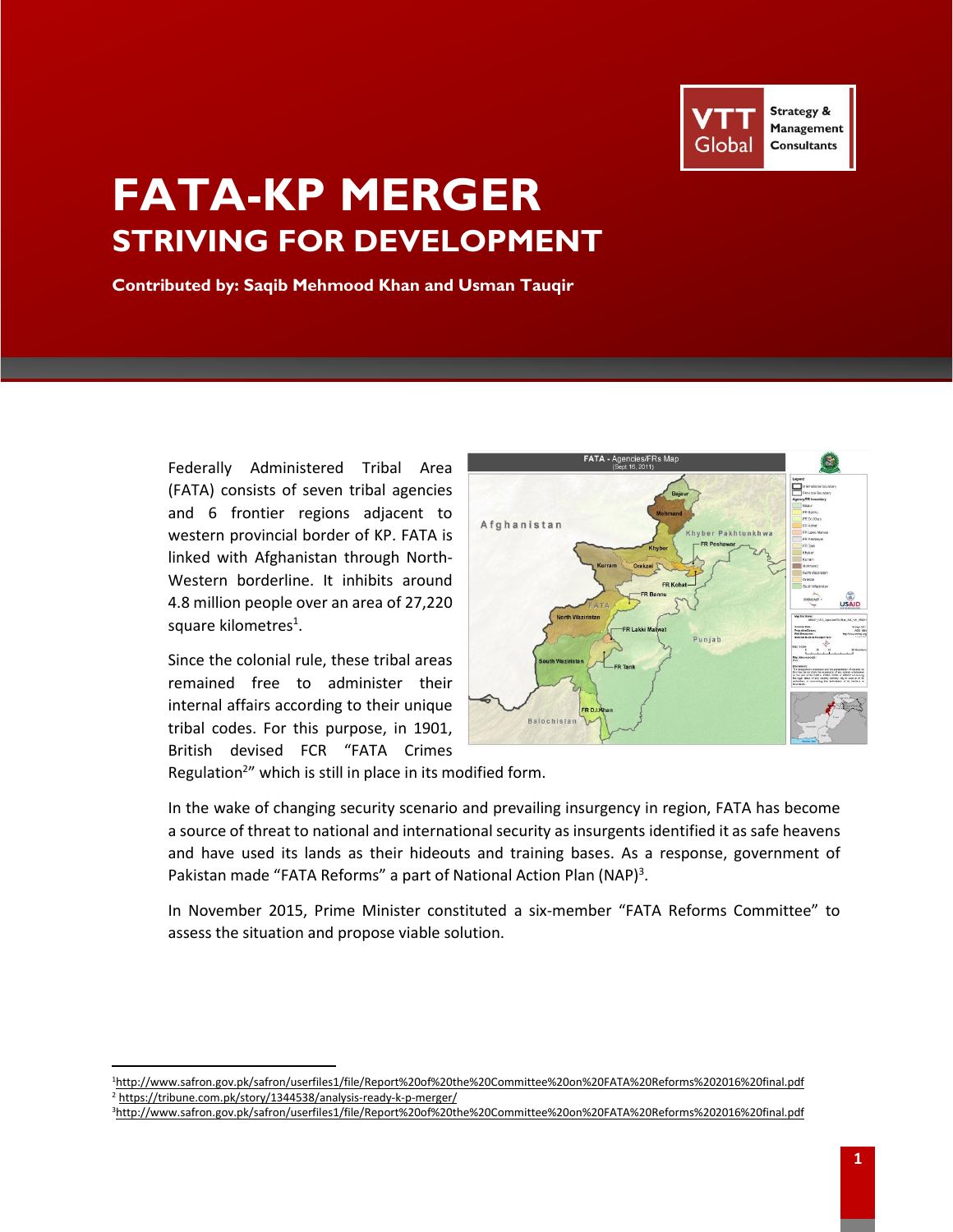# **FATA Reforms**

The six-member committee conducted a vigorous consultative process. Committee members travelled to all tribal agencies and frontier regions to hold meetings with elected representatives, businessmen, tribal leaders, educated youth, religious leaders and members of civil society in addition to experts on FATA.

It carefully reviewed prevailing security situation in area in context of military Operation "Zarb-E-Azb" that has been successful in restoring peace and stability in the region. Considering the unique features of tribal society, committee formulated following guidelines to be the basis of their recommendations<sup>4</sup>:

- It must be ensured that the reforms lead to an improvement in the lives of the tribesmen
- The reforms must respect local *Rewaj and Jirgas* while formulating its recommendations
- These reforms are aimed at transforming a *geo-political* buffer and they must not be allowed to fail or cause insecurity.
- FATA Reforms are a *process* and not an end in themselves and should be so recognized
- The situation must always be kept under constant review to prevent the emergence of risks that could threaten reforms
- The government must make available the best officers to man the reform process and they should have longer tenures to ensure success.

FATA reforms committee presented its report and recommendations in August 2016. After careful consideration and discussion in cabinet meeting, PM approved 24 step action points to carry on FATA reforms. Apart from few constitutional amendments and underlying supplementary activities, major steps include<sup>5</sup>:

## **A. FATA-KP Merger**

FRC (FATA Reforms Committee) reckoned four reform options after the 8-10 months long consultative process as under:

- a. Maintain a status quo with minor changes
- b. Granting special status to FATA like Gilgit-Baltistan
- c. Creating a separate province for FATA
- d. Integrating FATA into KP province.

FRC recommended merger of FATA into KP considering already well developed infrastructure linkages between the two entities; social, cultural and ethnic cohesion of tribal areas with

l

<sup>4</sup> <http://www.safron.gov.pk/frmDetails.aspx?id=45&opt=newsevents>

<sup>5</sup> <https://www.dawn.com/news/1318095>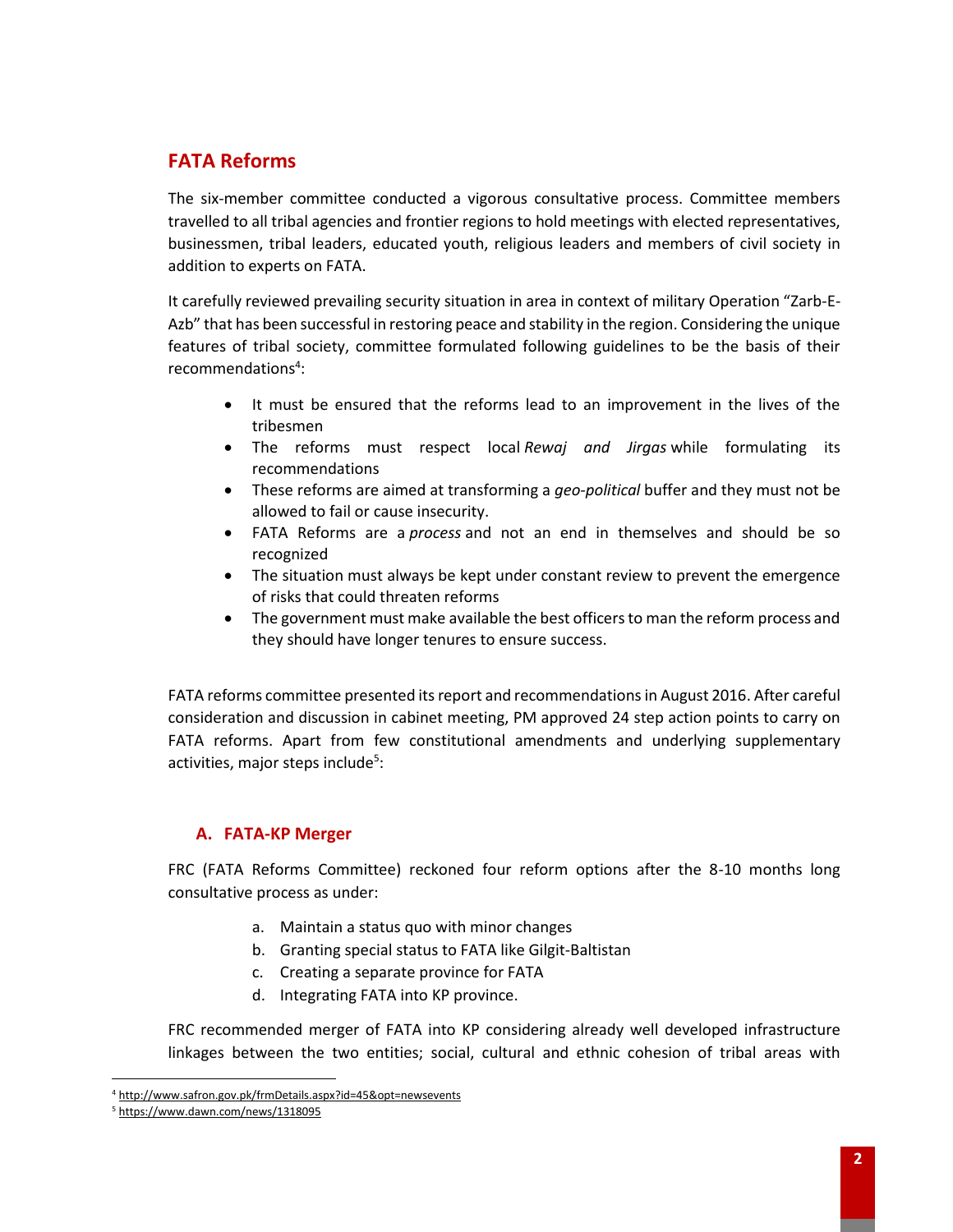adjoining KP districts; and most importantly, majority of the stakeholders including major political parties, growing middle class and educated youth supported the integration of FATA with KP<sup>6</sup>.

The committee suggested a step by step merger to be completed in five years. Committee proposed that reforms will only be successful if the complete peace is restored and the rehabilitation of Temporarily Dislocated Persons (TDPs) is carried out in parallel. The five-year transition period will focus on rehabilitation of TDPs, reconstruction of infrastructure, houses, market places and launching of other required activities for successful transformation of FATA.

### **B. Socio-Economic Development of FATA.**

A detailed development plan will be developed during the early stages of this transition period. The ten-year development plan proposed by FRC has been approved by PM with over Rs110 Billion development package. Three percent of gross federal divisible pool would be given to FATA every year in addition to Rs21 billion allocated for IDPs, as it is estimated that around 3,38,000 inhabitants of FATA are displaced temporarily (TDPs) due to presence of militants and army's strategic operations. Furthermore, connectivity of FATA with CPEC will be ensured. Focused activities in 10-year development plan will include but not limited to:

- Major infrastructure and Irrigation Projects
- Mineral development program
- $-$  Integrated plans for health and education (including establishment of Universities, Medical and Engineering Colleges, Vocational Training Institutes etc.)
- Establishment of Industrial Zones with special incentives
- Social transformation of FATA through Urbanization by setting up modern urban hubs in all agencies headquarters and prominent trading places
- Allocation of BISP, Bait Ul Maal and small micro finance schemes will be increased.
- Quota system will be introduced to provide job opportunities to FATA youth in KP and other provinces.

## **C. Legal Reforms and Strengthening of LEAs**

It has been agreed in principle that jurisdiction of Supreme Court and PHC (Peshawar High Court) will be extended to FATA. FATA Crimes Regulation (FCR) will be replaced by "Tribal Areas Rewaj Act". This will allow using a combination of judicial and traditional Jirga system. It foresees the traditional Jirga system integrated with judicial system in a way to resemble "Jury System" which is acceptable internationally.

Law enforcement agencies especially Levies will be reorganized for better policing. Reorganization will include;

- Destroyed/damaged Levies posts will be reconstructed
- Specialized training and advance equipment will be provided
- Additional posts for Levies force sanctioned

 $\overline{\phantom{a}}$ 6<http://www.safron.gov.pk/safron/userfiles1/file/Report%20of%20the%20Committee%20on%20FATA%20Reforms%202016%20final.pdf>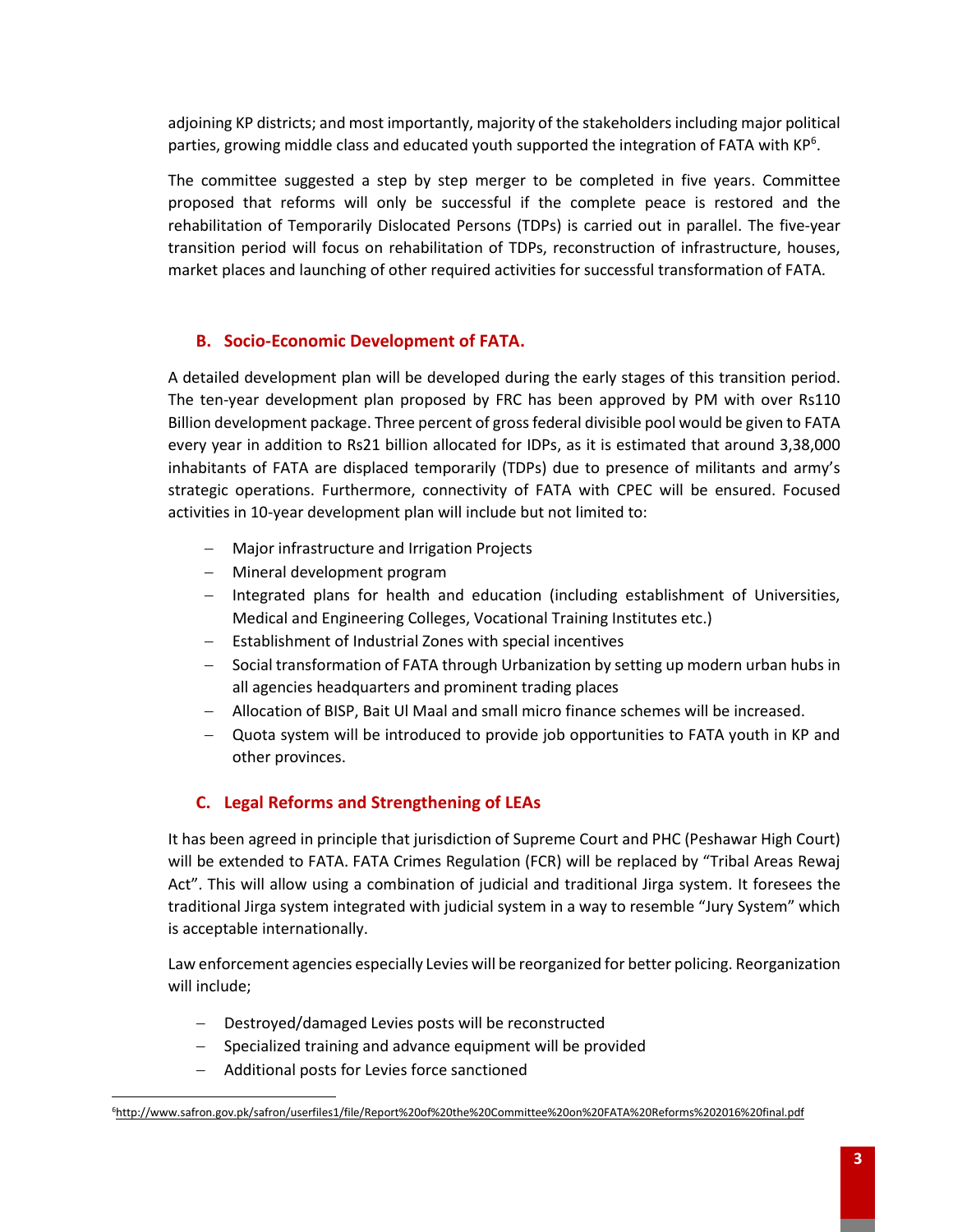#### **D. Local Government Elections**

In order to indulge FATA people to mainstream governance process, political reforms were proposed by FRC that included political representation of FATA in KP provincial assembly and introduction of local government system to FATA. In fact, FRC proposed that 30% of the budget allocated for 10-year development plan must be channelled through elected local bodies<sup>7</sup>. Local body elections were to be conducted before the end of 2017<sup>8</sup>. However, federal cabinet under the chairmanship of prime minister, decided to have local government elections in FATA after the "General Elections" in 2018.

# **Opportunities and Benefits**

FATA has been deprived of basic constitutional rights for decades. There has hardly been any private investment in FATA. Several studies showed signs of poor human development and slow political growth. FATA Reforms if implemented in true letter and spirit, will provide a host of benefits and opportunities. Following are few of the countless avenues to socio-economic development:

- **EXECONSTRUCTED And RETABILITY ACTIVITY ATTES IN ACT ACTIVITY ACTIVITY ACTIVITY** Reconstruction and rehabilitation activities in war trodden tribal agencies is to be completed till end of 2018 by public sector organizations. Activities include communications, power transmission lines, education and health infrastructure and water supply schemes. Private houses and commercial facilities will be reconstructed by owners themselves who will be compensated for their losses through Citizen Losses Compensation Program (CLCP). These R&R activities will generate a lot of business opportunities and job openings for locals during the implementation phase. Moreover, under the umbrella of 10-year development plan, major emphasis will be on promotion of irrigation system, mineral development program and establishment of vocational training institutes throughout tribal areas. All these activities will contribute towards socio-economic development of FATA and create income generation opportunities for the common tribesmen. FATA is rich in mineral reserves including Marble, granite, copper, gems etc. $9$  and there is vast unused land available for agriculture. The development in both these fields will boost local economy and create a lot of jobs as well as business opportunities in the area. Vocational trainings on the other hand will equip youth with the skills to earn their means.
- **Example 1** Establishment of industrial zones with special incentive<sup>10</sup> will attract investors to the area. With the investment coming in and availability of labour, there is no doubt to its success. It will quadruple the development pace of the area which is the need of the time.
- **EXTA Reforms Committee also proposed to link the tribal area with CPEC. Logically it will** be connected with the "Western Route" which will pass through Dera Ismail Khan near "Waziristan Agency". It will open up the area to outer world and link it with markets.

 $\overline{a}$ 

<sup>&</sup>lt;sup>7</sup><http://www.safron.gov.pk/safron/userfiles1/file/Report%20of%20the%20Committee%20on%20FATA%20Reforms%202016%20final.pdf> <sup>8</sup> <https://www.pakistantoday.com.pk/2016/08/26/fata-reforms-committees-report/>

<sup>9</sup> <https://fata.gov.pk/Global-fac.php?iId=389&fid=53&pId=341&mId=199>

<sup>10</sup><http://www.safron.gov.pk/safron/userfiles1/file/Report%20of%20the%20Committee%20on%20FATA%20Reforms%202016%20final.pdf>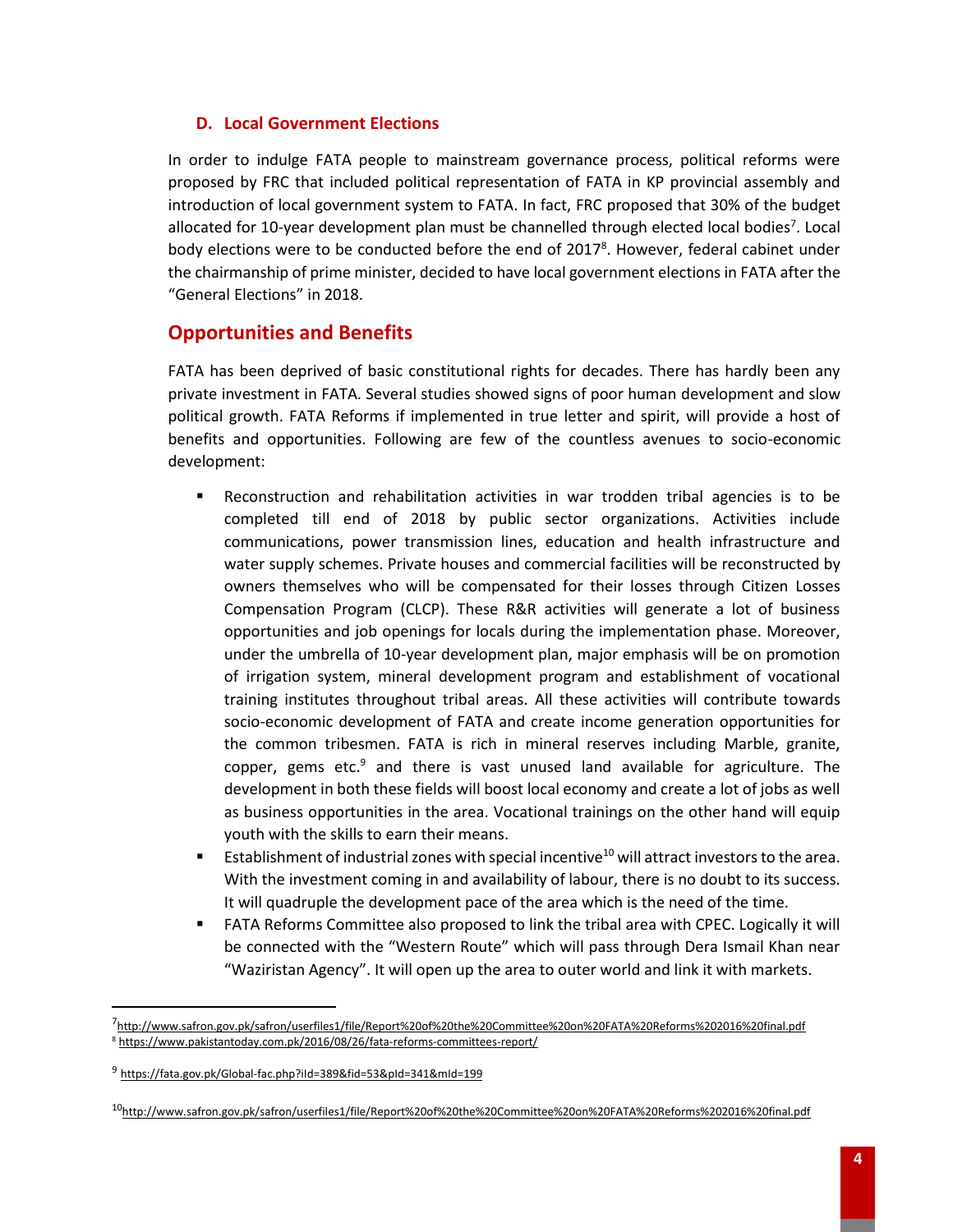- Nearly 20000 new recruits will be hired to strengthen Levies Force. This will not only improve security provision but also engage youth by providing a job most suitable to their mental aptitude and traditional liking.
- 30 percent of development budget will be channelled through elected local government representatives in tribal areas. This decentralized system of development administration will provide opportunity to local community leaders to plan and implement small scale development projects at grass root level to achieve sustainable development, develop local technical and professional capacity and improve livelihoods within short span of time.
- For the 10-year development plan, government is planning to encourage international donors to assist with technical as well as financial resources. This will facilitate government arranging required finances for the development projects and delivering within intended time. Civil Society organizations work closely with the community and have the ability to bring positive transformation at grass root level. Engaging community to work for their own benefits, provoke a sense of ownership and responsibility. It provides earning opportunities to community at their doorstep and provides sustainable livelihood opportunities.

# **Challenges and Limitations**

Although the committee was formed in November, 2015 and submission of its report in ten months is quite satisfactory, still there are areas that need greater thinking and reconsideration on part of government entities.

- If we broadly look at the major steps approved by the federal cabinet, the first step in FATA reforms is the merger of FATA with KP province. However, it's surprising that federal government has approved union of a large territory with KP province and no specific role has been assigned to provincial government throughout upcoming transition period. This will pose greater challenges to already complex scenario.
- **■** Another complex issue is the representation of FATA in KP assembly. Ironically this is proposed for elections in 2018 without meaningful administrative authority of KP government in FATA till the end of five-year transition phase.
- It has been reported that few tribesmen have filed a petition claiming that the consultation process carried out by the committee was against constitution as article 247 (6) of the constitution requires to hold a tribal Jirga for solicitation of tribal people. This may linger on the process for a considerable time period $^{11}$ .
- Thousands of tribal people including women and children are traumatised being victim to one of the most brutal drone campaign in history for more than a decade now. So, rehabilitation should be the main focus here instead of mergers and legal reforms. No such steps have been mentioned in the committees' report
- **■** Legal reforms suggest transformation of existing Jirga system of FATA into a mix of "Judicial System" and "Tribal Jirga System" and replacement of "FATA Crimes Regulation" with "Tribal Areas Riwaj Act". Here the term Riwaj needs proper definition and careful drafting of legal instruments which incorporate "Riwaj" as part of the judicial process so

 $\overline{\phantom{a}}$ 

<sup>11</sup> <https://www.dawn.com/news/1319608>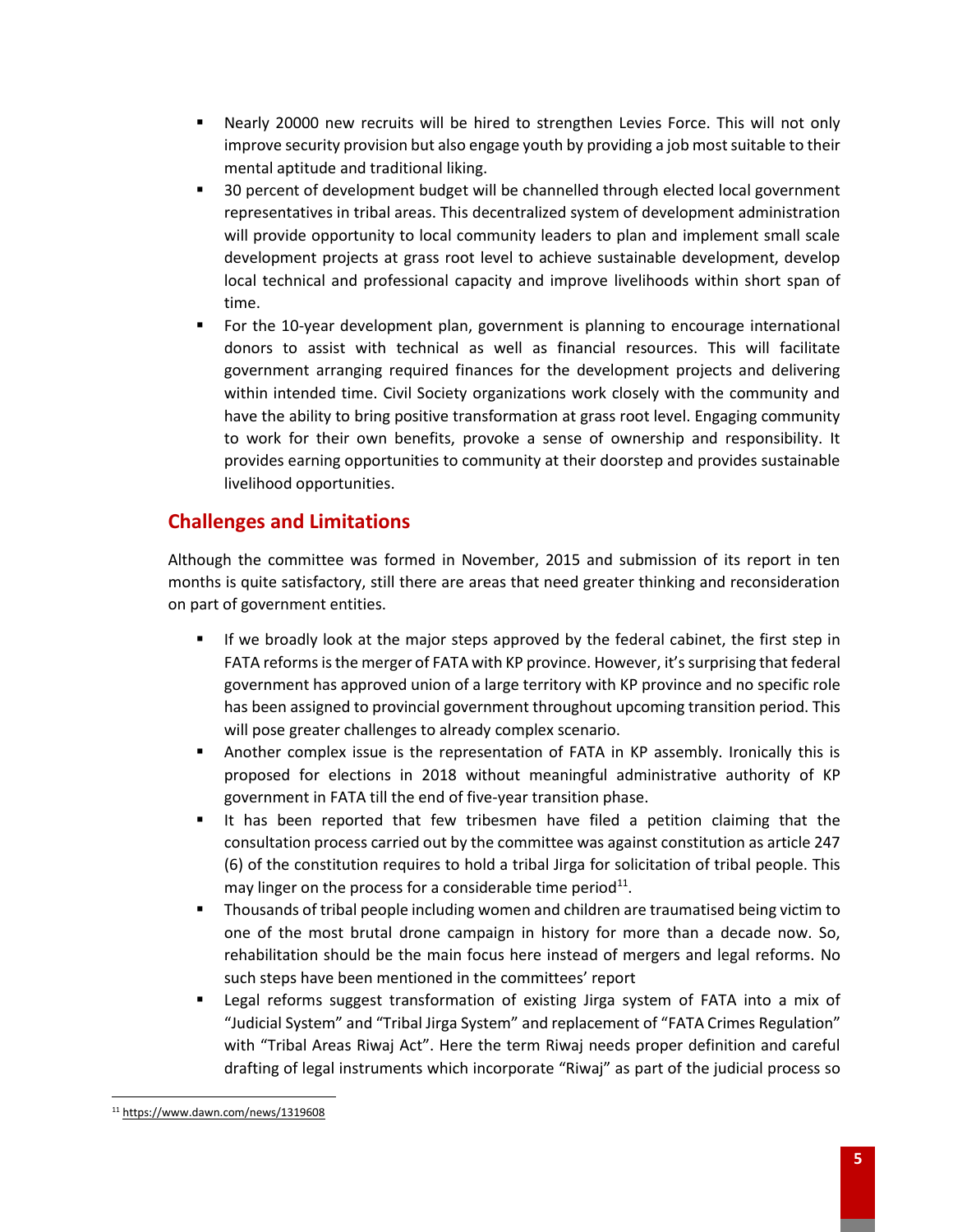as the amendments are not in contrast with fundamental human rights and other prevailing laws.

- **Postponing of Local body elections till General Elections next year is not a good approach** as local governance must be in place and working prior to start of actual development work. Furthermore, KP government also favours the local body elections till the end of 2017.
- Above all, security situation of the area will play a major role throughout the process. Through operations like "Zarb-E Azb" and "Rad Ul Fassad", the overall security situation is improved. However, only time will tell how sustainable are the results of these military operations?

# **Research Gaps**

This document has source data from Pakistan government publications, newspapers and expert blogs. The research data around possible reforms, pathway towards economic development, government stakeholders' role, funding arrangement etc. is extensive. However, there is a large gap concerning involvement of private sector organizations, industries preference for FATA, energy supply, need-assessments for development projects, specific details of technical education, health and education interventions, road infrastructure to link local markets with larger markets in KP and Punjab are largely missing.

## **Conclusion**

FATA reforms and mainstreaming tribal areas with adjacent developing areas has long been dreamed off. However, with the inclusion of this objective in National Action Plan, it is finally transforming into reality. Federal cabinet has not only approved major steps towards this transformation but emphasized on the need to have a strict monitoring and accountability mechanism. There is no doubt in the fact that FATA Reforms Committee has chalked out a well devised roles and responsibility mechanism for government line departments, there are still many areas that need further exploration and research to be well informed and prepared to reap the benefits arising out of these reforms:

- How local tribesmen perceive these reforms? What are their expectations on the development needs of their area? What social, economic, political opportunities they think, should be provided to them?
- What will be government's priorities for "Industrial Zone with special incentives? What kind of incentives can be offered? How will government fulfil the energy needs for the industrial zone?
- How FATA will be linked with CPEC? What will be its Impact on tribesmen and tribal area? Will there be any Special Economic Zones for FATA?
- What will be the role of investors and private sector organizations in FATA's development? How will they be accommodated?